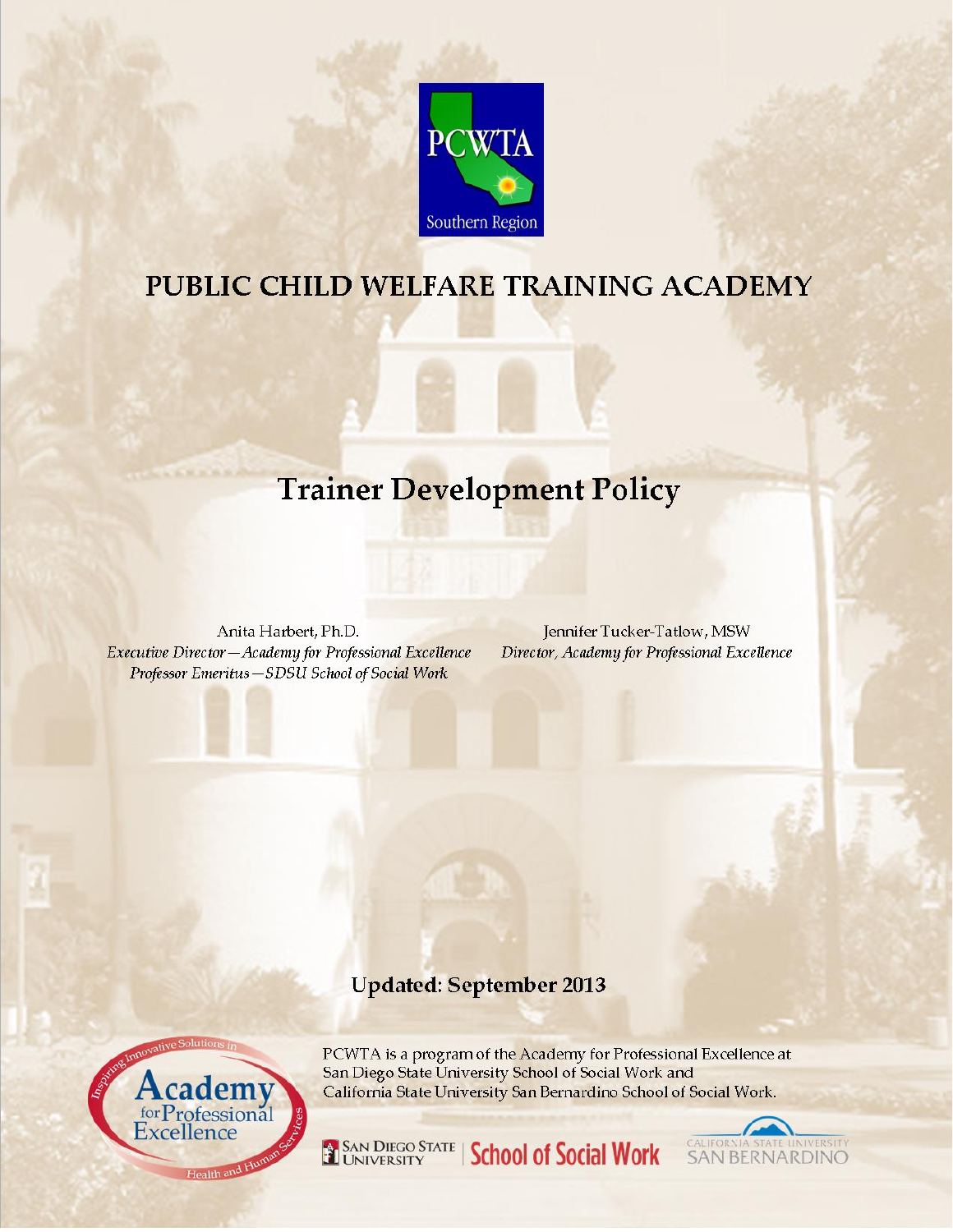#### **INTRODUCTION**

This trainer evaluation plan was developed to provide support to new and experienced Public Child Welfare Training Academy (PCWTA) trainers in fulfilling the mission of the Academy for Professional Excellence.

The policy includes the following sections:

- 1. Trainer Development
- 2. Trainer Development Evaluation Policy & Procedures for Entry and Journeyman Level Trainers
- 3. Trainer Development Evaluation Policy & Procedures for Expert Level Trainers

#### **1. TRAINER DEVELOPMENT**

PCWTA's utilizes a number of methods to provide information for trainer development. Data that is used to inform trainer development can come from the satisfaction surveys, the trainer observation form, the trainer response form, and from the formalized trainer development procedure.

#### **Ongoing Trainer Development Procedure**

#### *Satisfaction Survey*

All PCWTA trainings will utilize a standardized satisfaction survey. The information from these satisfaction surveys will be stored in an Access database and summary reports will be provided to trainer. If a training/trainer gets a mean score lower than 4.25 on overall rating of the training and/or overall rating of the trainer, then this training is discussed at PCWTA's Trainer Evaluation Conference Call.

#### *Trainer Observation Form*

All PCWTA trainings that are trained by contract staff will utilize a Training Observation Form and will be completed by anyone providing coverage at a training. The results from this form will be sent to the trainer following the training. NOTE: PCWTA trainings that are trained by Academy for Professional Excellence staff will not have a Trainer Observation Form completed on them.

When a trainer/training gets a mean score lower than 4.25 on the satisfaction surveys, then the comments provided on the Training Observation Form will be used to provide some information on what occurred during the training day.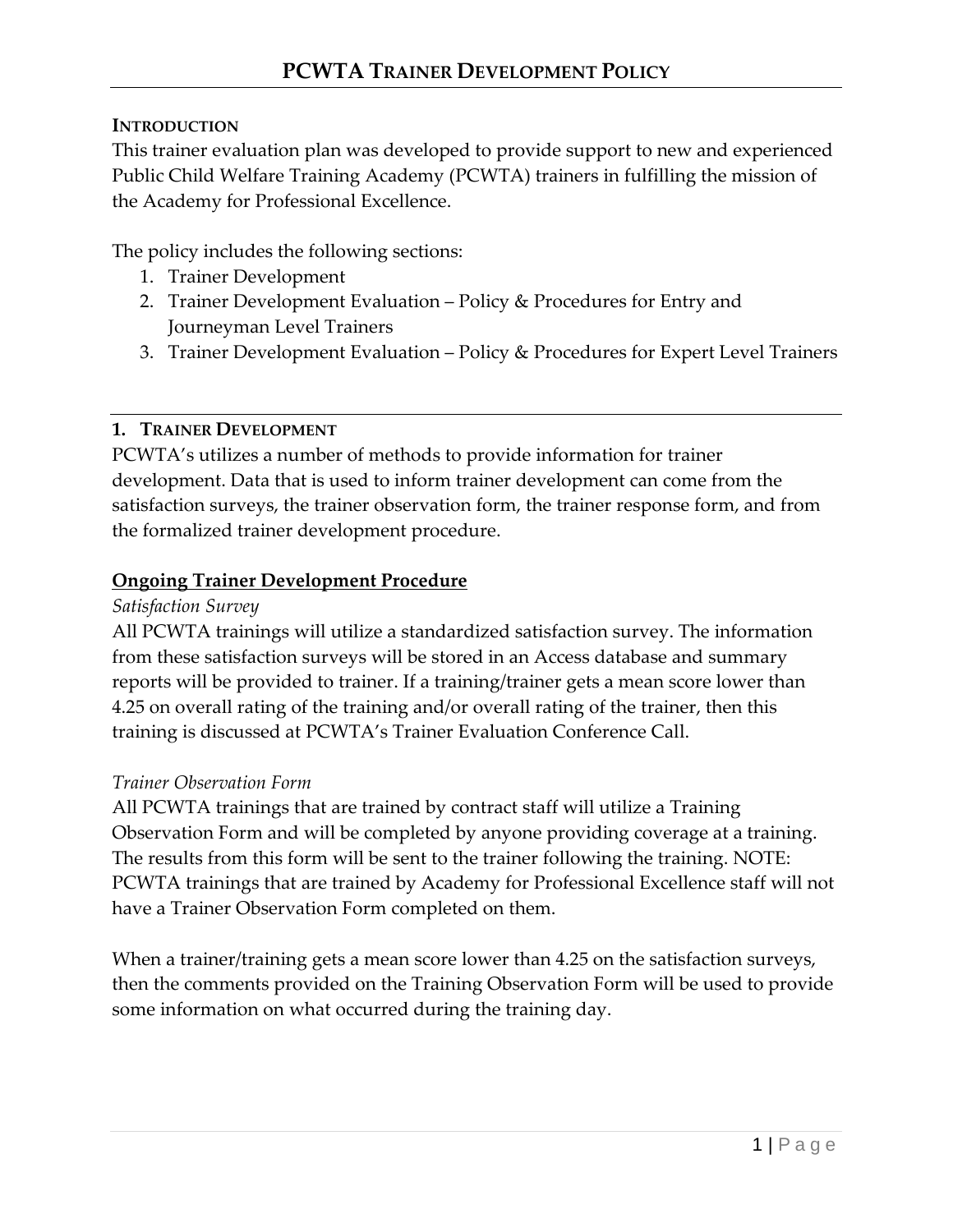#### **Formalized Trainer Development Procedure**

The following is the formalized trainer development process for all of our trainers. PCWTA trainers are broken up into three categories (1) Entry Level; (2) Journeyman Level; and (3) Expert Level. Each of these three levels has a unique trainer development procedure. PCWTA Ops can choose to schedule an In-Person Training Evaluation at any time. In addition, a trainer may request at any time to have an In-Person Training Evaluation.

#### *Entry Level*

The entry level trainers have child welfare or related experience; established track record within his/her county, or field of expertise, and training experience in county classroom settings; recognized by their county as experts in the field; incorporates current research in curriculum design; participates in Academy T4Ts.

At the trainer's 3<sup>rd</sup> and 10<sup>th</sup> training delivery, a staff member (CWTA Manager, County Consultants, Coach, or Training Coordinators) will observe the entire training delivery and use the Trainer Evaluation Form to provide comments on the training.

Once two in-person training evaluations have been completed, the Entry Level trainer will proceed to the Expert Level evaluation schedule.

#### *Journeyman Level*

The journeyman level trainers fulfills all requirements listed above in Entry level; additionally, has established either multi-county, statewide track record, or successful longevity within PCWTA; Is compliant with all standards and requirements for PCWTA trainers; Via observation demonstrates a sophisticated level of training (interactive, multi-dimensional use of techniques in delivery of training); Via observation incorporates concepts of fairness and equity, adult learning theory and transfer of learning in curriculum development and delivery of training; via training evaluation scores shows a measure of improvement or steadily excellent scores/comments from trainees.

At the trainer's 10<sup>th</sup> training delivery, a staff member (CWTA Manager, County Consultants, Coach, or Training Coordinators) will observe the entire training delivery and use the Trainer Evaluation Form to provide comments on the training.

Once one in-person training evaluation has been completed, the Journeyman Level trainer will proceed to the Expert Level evaluation schedule.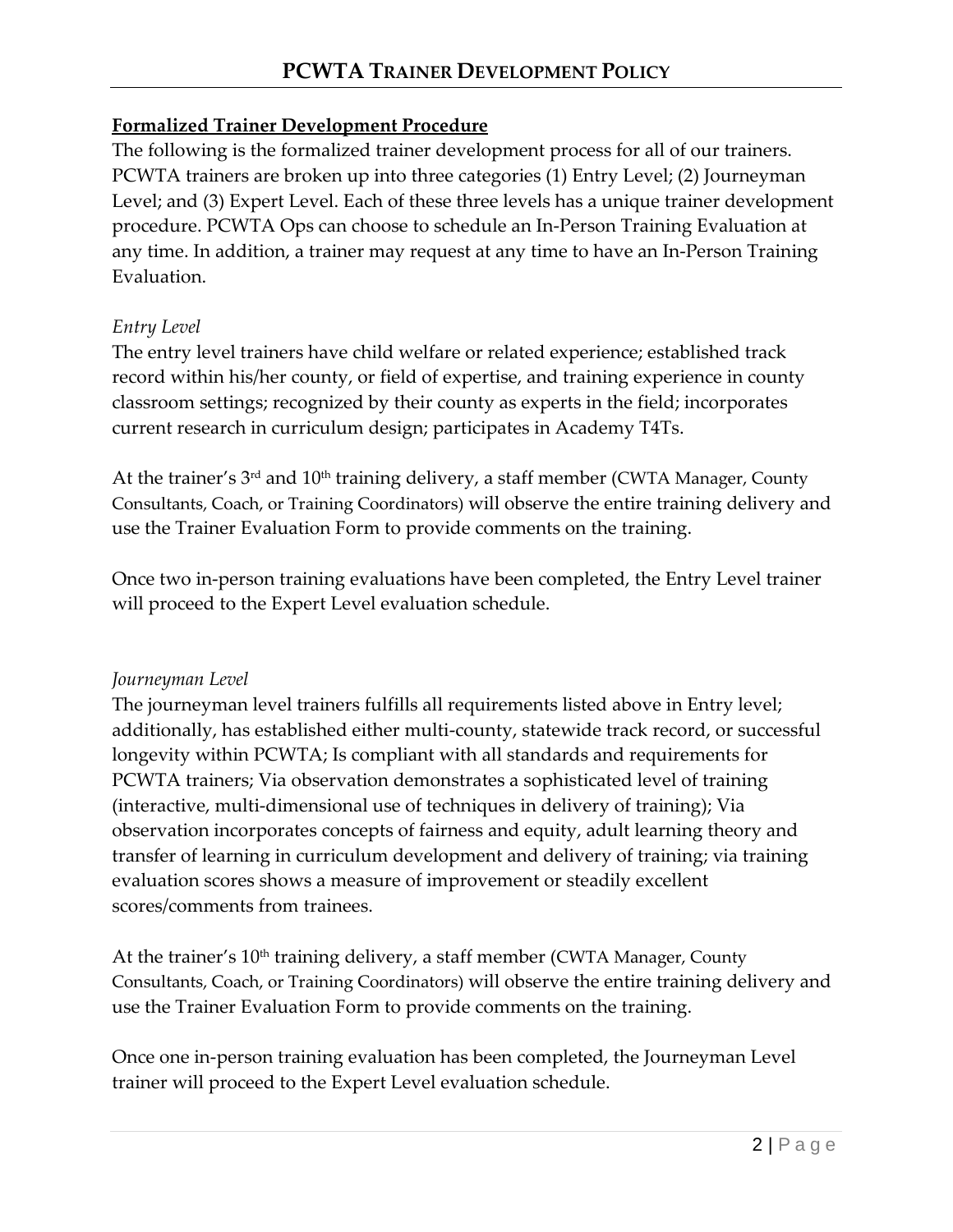#### *Expert Level*

The expert level trainers fulfills all requirements listed above for Entry and Journeyman levels; very well established track record for statewide and/or national child welfare issues; is recognized among state and national child welfare professionals as a leader in the field; has authored publications in the field.

These trainers do not get an in person evaluation unless needed. Instead, once a year, a report is run that incorporates their satisfaction survey scores from the last 12 months and the comments from all of their trainer observation forms. At the Trainer Evaluation Conference Calls, PCWTA Staff will review this report and, as a whole, will create a trainer development plan.

### **2. TRAINER DEVELOPMENT EVALUATION – POLICY & PROCEDURES FOR ENTRY AND JOURNEYMAN LEVEL TRAINERS**

- 1. When the Master Training Schedule is sent by the evaluation team, the Program Assistant will use the Trainer Eval tab on the Master Training Schedule to track the scheduled trainings. To track each training, the Program Assistant will review any new training that have been scheduled and determine whether this new training date should be put onto the Trainer Evaluation Tab. To assure that each training has been accounted for, an "x" will placed in Column C which has been labeled "E". For purposes of the Trainer Development Process, a training is specified as a training with the same trainer(s) and the same trainees. This would include the following:
	- a. A single day of training. The training date will be put on the Trainer Eval tab of the Master Training Schedule.
	- b. Multiple days of training (i.e. CYD, CP&CM, P&P, CMI-1, CMI-2). The training date on which the Satisfaction Survey is administered will be the date that will be put on the Trainer Eval tab of the Master Training Schedule. This will typically be the second date of a two day training.
	- c. Three-Hour Trainings. The training date will be put on the Trainer Eval tab of the Master Training Schedule. If an AM Session and a PM Session are offered, then both dates will be counted on the Trainer Eval tab of the Master Training Schedule.
- 2. At each PCWTA OPS Meeting, the Program Assistant will bring a list of In-Person Training Evaluations that need to be scheduled. During the PCWTA OPS Meeting, it will be decided who should conduct the evaluation (from here known